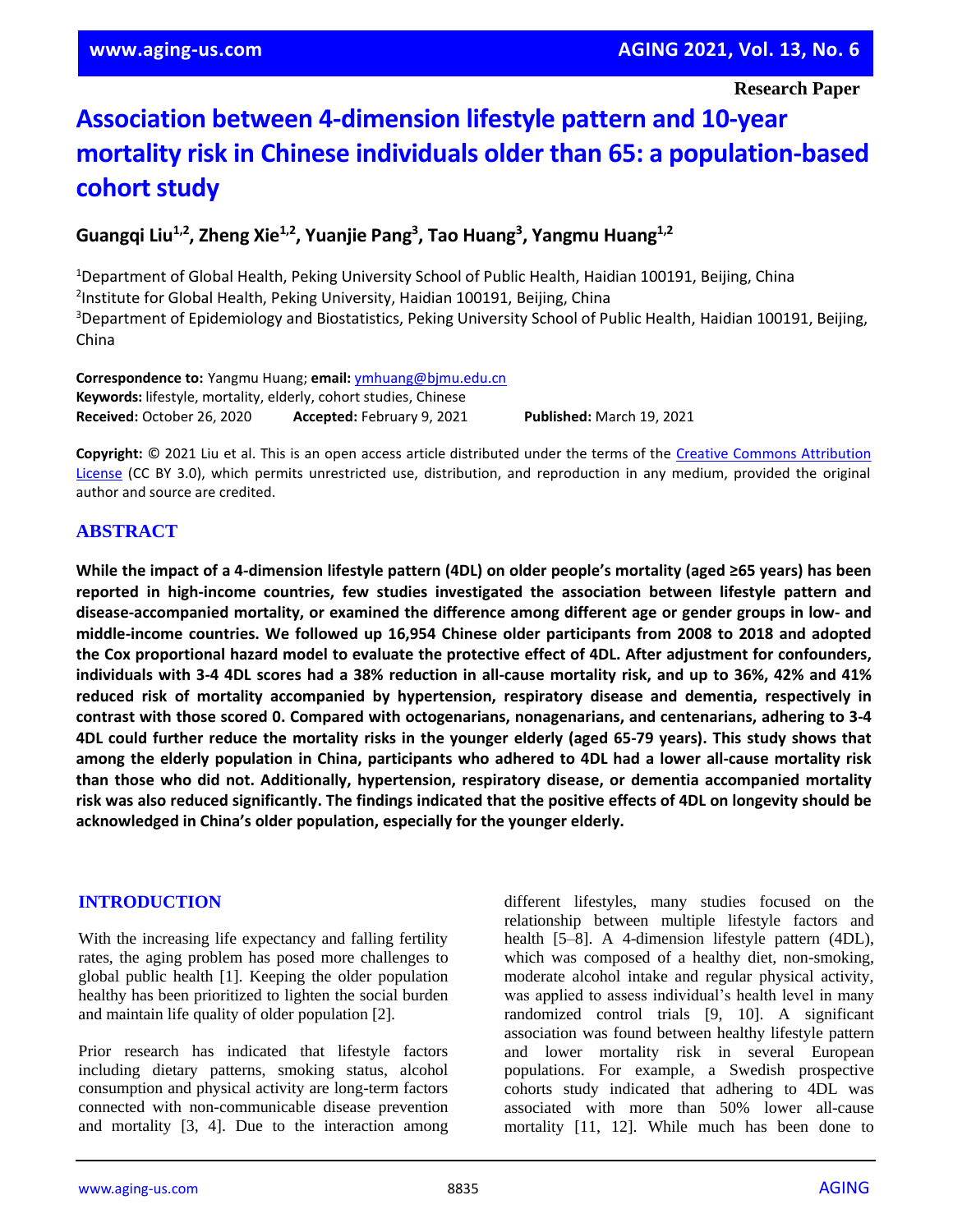explore lifestyle factors in high-income countries, only a few studies were in low- and middle-income countries [5, 13, 14].

Moreover, several studies explored the association between combined effects of healthy lifestyle behaviors and cause-specified mortality, such as diabetes, cardiovascular disease, cancer and heart disease [15– 18]. However, few studies examined the associations between 4DL and mortality accompanied by certain diseases, including respiratory diseases, dementia, hypertension, etc. Since older individuals in different age and sex groups have different risk of morbidity and mortality [19], whether the association between 4DL and mortality risks differ across age/gender groups remains unclear.

Therefore, our study aims to construct a modified 4DL and investigate the association between 4DL and 10 year all-cause and disease-accompanied mortality in the older adults from the Chinese Longitudinal Healthy longevity Survey (CLHLS) project. We also conducted subgroup analysis among different age and sex groups. Our study would indicate whether adhering to 4DL leads to changes in mortality among different groups of the older population and provide evidence for policy or lifestyle suggestions for the older population.

# **RESULTS**

#### **Basic characteristics of participants**

The analyses were based on 6,891 (42.3%) men and 9,389 (57.7%) women who attended the 10-year longitudinal study and provided information on 4DL. Table 1 shows the baseline characteristics of participants subdivided by their 4DL score. In total there were 78834.6 person-years during the 10-year follow up. Overall, 3,954 (33.3%) men and 5,620 (47.3%) women died among the 16,280 participants. The 10 year all-cause mortality rate was 80.6%, and these include 1,285 accompanied by hypertension, 262 with diabetes, 1,071 with heart disease (HD), 1,010 with cerebrovascular disease (CVD), 1,043 with respiratory disease (RD) and 524 with dementia. The rate of loss to follow-up was 27.0%.

The mean age of all participants was 87.5 years old, and the average education year was 2.0 years. We found a significant correlation between the proportion of gender and 4DL score. Table 1 shows that participant with 0 4DL had a higher proportion of man compared with other scores. The highest 4DL score participants were more likely to be younger, more educated and live in urban or town. Compared with 0 4DL, individuals with 3-4 4DL scores had a significantly lower probability of

accompanying hypertension, heart disease, cardiovascular disease, respiratory disease and dementia when they died.

#### **Association between 4DL and risk of all-cause mortality**

The results of two Cox models are presented in Table 2. After adjusting for age and sex, we found adhering to 4DL was associated with lower mortality rates from all causes during the 10-year follow-up. This disparity in outcomes persisted after multivariable adjustment in model 2. The model 2 was adjusted for sex, age, marital status, educational background, residence, economic income and body mass index (BMI). Compared with those with 0 4DL score, individuals with more scores had a lower risk of mortality. Individuals with 3-4 4DL scores had a 38% reduction in all-cause mortality than those who were scored 0 [HR: 0.72 (0.66-0.79), P<0.001].

#### **Association between 4DL and risk of diseaseaccompanied mortality**

We found the protective effect of 4DL on the risk of disease-accompanied mortality. As shown in Table 3, the fully adjusted models suggested that compared with those with lower 4DL scores, the individuals with 3-4 had a significantly reduced risk of mortality accompanied by hypertension, heart disease, cerebrovascular disease, respiratory disease and dementia. Compared with 0 4DL score group, adhering to 3-4 4DL can reduce up to 36% risk of mortality accompanied by hypertension [HR: 0.64 (0.50-0.83), P<0.01], 42% risk of mortality accompanied by respiratory disease [HR: 0.58 (0.45-0.76), P<0.01] and 41% risk of mortality accompanied by dementia [HR: 0.59 (0.40-0.87), P<0.01]. However, the analyses did not show a similar protective effect on mortality accompanied by diabetes, cancer, gastric or duodenal ulcer and Parkinson's disease (Supplementary Table 1).

#### **Subgroup analyses and sensitivity analyses**

The results of subgroup analyses on age and sex both remained significant for the associations between 4DL and all-cause mortality. Figure 1 presents that overall, the protective effect of 4DL on men was marginally more substantial than women. The study cohort selected participants with predefined sex and age, divided age groups into four: younger elderly (aged 65-79 years), octogenarians (aged 80-89 years), nonagenarians (aged 90-99 years), and centenarians (aged  $\geq$ 100 years). We observed a similar protective effect in each subgroup (Figure 2). Compared with centenarians scored 0, centenarians with 3-4 4DL scores have a significantly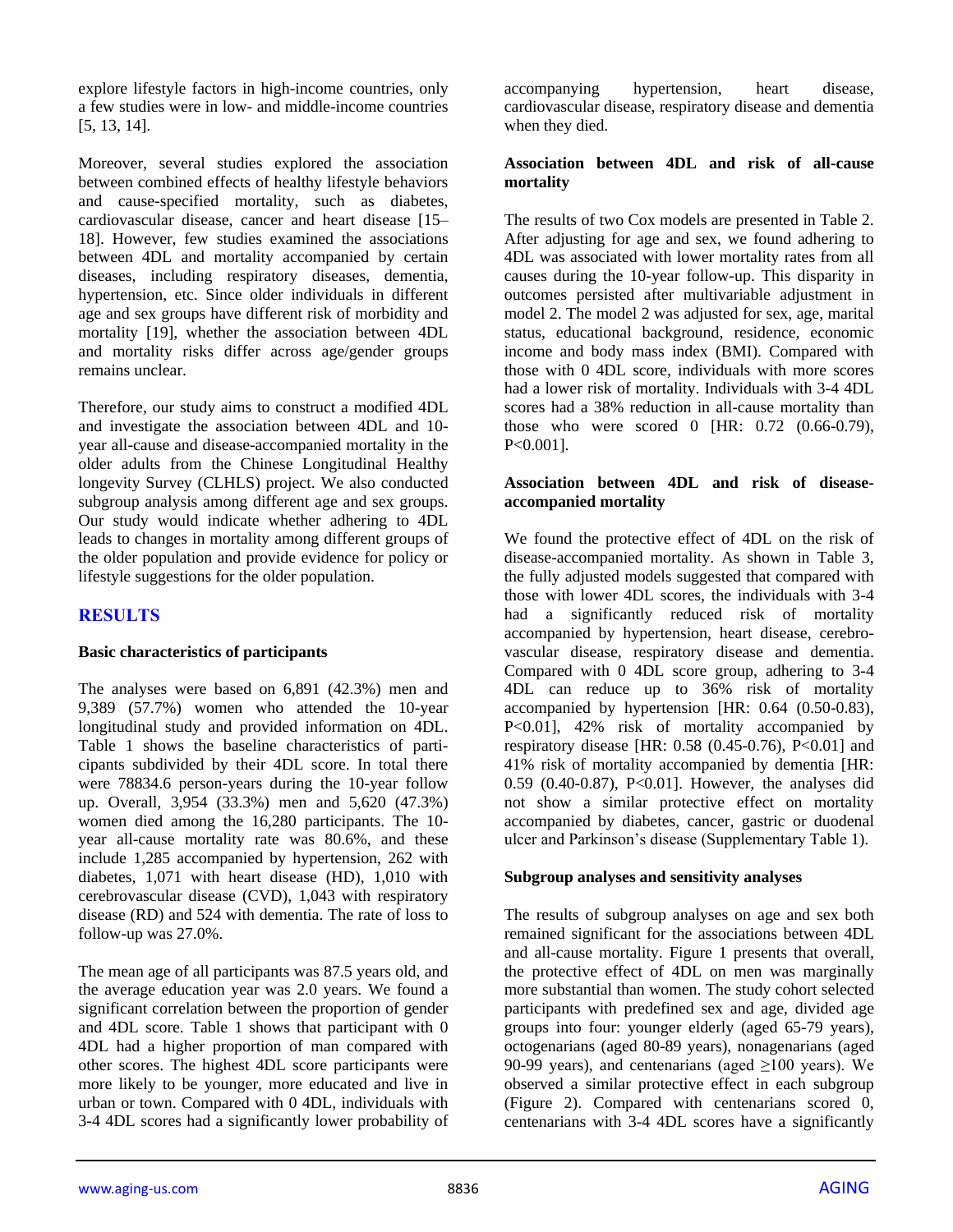| <b>Characteristics</b>                 | 0(1,754)    | 1(7,281)    | 2(5,543)    | $3-4(1,702)$ | <b>Total (16,280)</b> | P-value |
|----------------------------------------|-------------|-------------|-------------|--------------|-----------------------|---------|
| Sex $(\%)$                             |             |             |             |              |                       | < 0.001 |
| male                                   | 75.0        | 37.2        | 38.4        | 43.7         | 42.3                  |         |
| female                                 | 25.0        | 62.8        | 61.6        | 56.3         | 57.7                  |         |
| Age, mean (SD), y                      | 86.3 (10.6) | 88.8 (11.2) | 87.1 (11.4) | 84.5 (11.7)  | 87.5(11.3)            | < 0.001 |
| Education, mean (SD), y                | 2.3(3.3)    | 1.5(2.9)    | 2.1(3.6)    | 3.2(4.3)     | 2.0(3.4)              | < 0.001 |
| Marital status (%)                     |             |             |             |              |                       | < 0.001 |
| In marriage                            | 40.3        | 27.1        | 31.4        | 40.0         | 31.3                  |         |
| Not in marriage                        | 59.7        | 72.9        | 68.6        | 60.0         | 68.7                  |         |
| Residence (%)                          |             |             |             |              |                       | < 0.001 |
| Urban or town                          | 34.1        | 32.0        | 44.5        | 61.5         | 39.6                  |         |
| Rural                                  | 65.9        | 68.0        | 55.5        | 38.5         | 60.4                  |         |
| Economic income (%)                    |             |             |             |              |                       | < 0.001 |
| High                                   | 10.7        | 11.5        | 14.4        | 20.2         | 13.3                  |         |
| Medium                                 | 69.0        | 67.2        | 69.7        | 69.7         | 68.5                  |         |
| Low                                    | 20.3        | 21.3        | 15.9        | 10.2         | 18.2                  |         |
| BMI, mean (SD)                         | 20.0(3.1)   | 19.8(3.1)   | 20.3(3.3)   | 21.1(3.3)    | 20.1(3.2)             |         |
| Survival status (%)                    |             |             |             |              |                       | < 0.001 |
| $\theta$                               | 17.0        | 17.2        | 21.4        | 26.9         | 19.4                  |         |
| 1 (decedent)                           | 83.0        | 82.8        | 78.6        | 73.1         | 80.6                  |         |
| Hypertension-accompanied mortality (%) |             |             |             |              |                       | < 0.01  |
| $\Omega$                               | 86.3        | 88.0        | 88.3        | 90.1         | 88.2                  |         |
| 1 (decedent)                           | 13.7        | 12.0        | 11.7        | 9.9          | 11.8                  |         |
| Diabetes-accompanied mortality (%)     |             |             |             |              |                       | 0.89    |
| $\theta$                               | 97.9        | 97.7        | 97.7        | 98.0         | 97.8                  |         |
| 1 (decedent)                           | 2.1         | 2.3         | 2.3         | 2.0          | 2.2                   |         |
| HD-accompanied mortality (%)           |             |             |             |              |                       | < 0.05  |
| $\mathbf{0}$                           | 90.2        | 92.2        | 91.2        | 91.9         | 91.6                  |         |
| 1 (decedent)                           | 9.8         | 7.8         | 8.8         | 8.1          | 8.4                   |         |
| CVD-accompanied mortality (%)          |             |             |             |              |                       | < 0.01  |
| $\mathbf{0}$                           | 91.0        | 92.4        | 92.9        | 94.0         | 92.6                  |         |
| 1 (decedent)                           | 9.0         | 7.6         | 7.1         | 6.0          | 7.4                   |         |
| RD-accompanied mortality (%)           |             |             |             |              |                       | < 0.001 |
| $\overline{0}$                         | 87.2        | 91.6        | 91.9        | 93.5         | 91.4                  |         |
| 1 (decedent)                           | 12.8        | 8.4         | 8.1         | 6.5          | 8.6                   |         |
| Dementia-accompanied mortality (%)     |             |             |             |              |                       | < 0.01  |
| $\boldsymbol{0}$                       | 95.8        | 96.3        | 97.0        | 97.4         | 96.6                  |         |
| 1 (decedent)                           | 4.2         | 3.7         | 3.0         | 2.6          | 3.4                   |         |

**Table 1. Characteristics of Chinese older adults by 4DL score during 10-year follow-up\*.**

\*Data are expressed as percentage: n (%).

Abbreviations: SD: standard deviation; BMI: body mass index; HD: heart disease; CVD: cerebrovascular disease; RD: respiratory disease.

reduced mortality risk [HR: 0.75 (0.61-0.92), P<0.01]. While among the younger elderly, the protective effect of adhering to 3-4 4DL was 17% lower [HR: 0.58 (0.45- 0.74), P<0.01]. We performed two sensitivity analyses (SA) to evaluate the robustness of the association. Compared with the original analyses, the sensitivity analyses of SA1 and SA2 did not substantially alter the risk estimates (Supplementary Table 2).

# **DISCUSSION**

This study examines the association between 4DL and risk of mortality, including all-cause mortality and disease-accompanied mortality among the older

population from different age groups in China. We found a significant relationship between adhering to 4DL and reduced all-cause mortality and mortality accompanied by hypertension, heart disease, cerebrovascular disease, respiratory disease and dementia. Our findings highlight the need to promote 4DL to reduce mortality risk, especially during the early aging period.

The similar mortality reduction by adhering to 4DL in Chinese older population corresponds to the results shown in western populations. A systematic review of 25 studies indicated that adhering to 4DL reduced 33% to 71% all-cause mortality risk [6]. The difference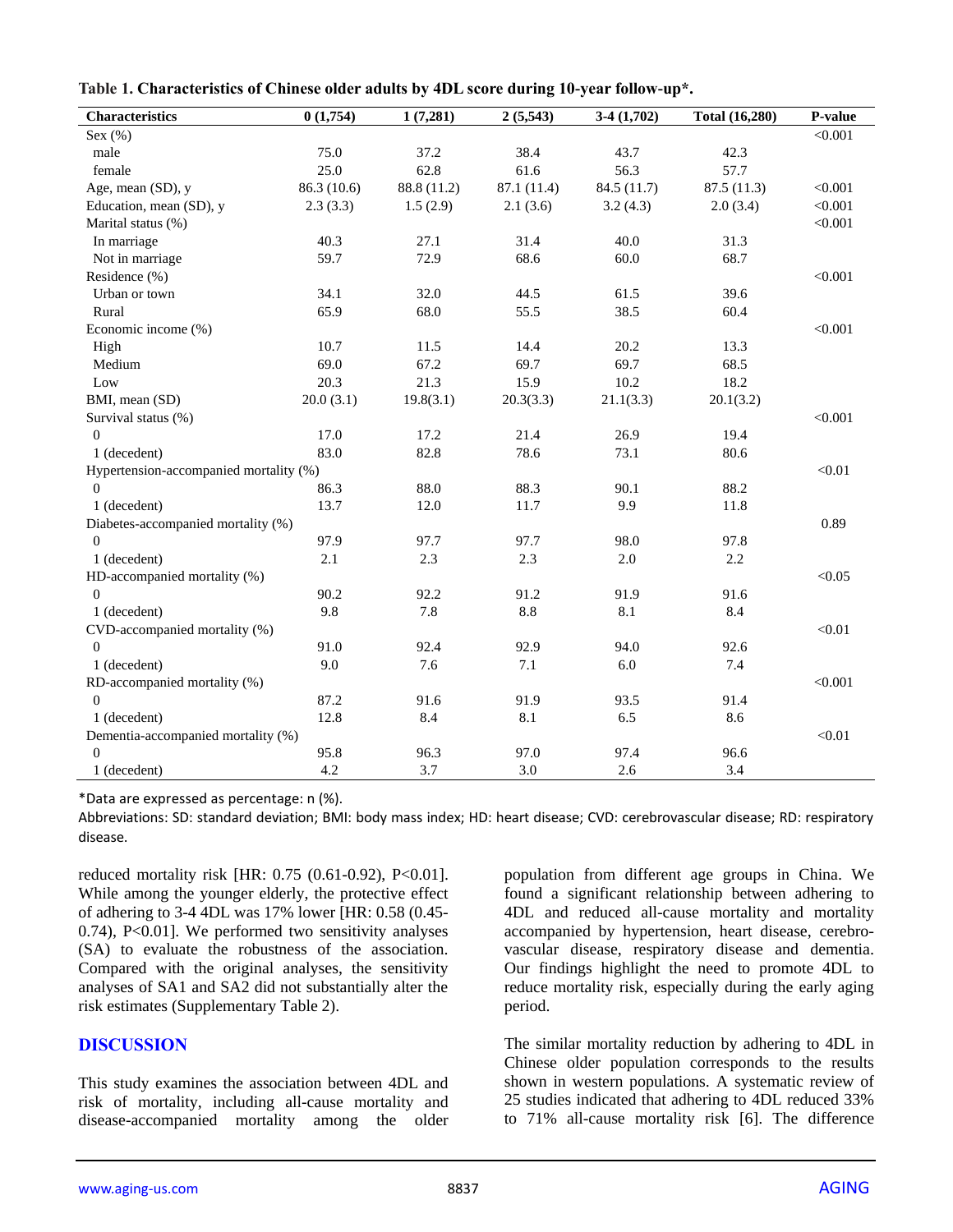|              |                     | Model 1      |                                                   |         | Model 2        |                                                            |         |                |
|--------------|---------------------|--------------|---------------------------------------------------|---------|----------------|------------------------------------------------------------|---------|----------------|
| 4DL<br>score | <b>Participants</b> | <b>Death</b> | Age and sex<br>adjusted HR<br>$(95\% \text{ CI})$ | P value | P for<br>trend | <b>Multivariable</b><br>adjusted HR<br>$(95\% \text{ CI})$ | P value | P for<br>trend |
| $\theta$     | 1.754               | 1,157        | 1.00 (reference)                                  |         |                | 1.00 (reference)                                           |         |                |
|              | 7,281               | 4,568        | $0.84(0.79-0.90)$                                 | < 0.001 |                | $0.85(0.80-0.91)$                                          | < 0.001 |                |
|              | 5.543               | 3,059        | $0.73(0.68-0.78)$                                 | < 0.001 | < 0.001        | $0.76(0.71-0.82)$                                          | < 0.001 | < 0.001        |
| $3 - 4$      | 1.702               | 790          | $0.65(0.60-0.72)$                                 | < 0.001 |                | $0.72(0.66-0.79)$                                          | < 0.001 |                |

**Table 2. Age and sex adjusted and multivariable adjusted HRs (95% CIs) for all-cause mortality by 4DL score among Chinese older people.**

\*Model 1 was only adjusted age (as linear term), and sex. Model 2 was further adjusted for marital status, educational background (as linear term), residence, economic income and BMI.

**Table 3. Multivariable-adjusted HRs (95% CIs) for disease-accompanied mortality by 4DL score among Chinese older people.**

| <b>4DL</b> score                    | <b>Participants</b> | <b>Death</b> |                              | <b>Adjusted HR</b><br>$(95\% \text{ CI})$ | P value |  |
|-------------------------------------|---------------------|--------------|------------------------------|-------------------------------------------|---------|--|
| Hypertension-accompanied mortality* |                     |              |                              |                                           |         |  |
| $\mathbf{0}$                        | 1,497               | 170          |                              | 1.00 (reference)                          |         |  |
| 1                                   | 6,155               | 560          |                              | $0.82(0.68-0.97)$                         | 0.02    |  |
| 2                                   | 4,622               | 451          |                              | $0.82(0.69-0.99)$                         | 0.04    |  |
| $3-4$                               | 1,350               | 104          |                              | $0.64(0.50-0.83)$                         | < 0.01  |  |
| <b>HD-accompanied mortality</b>     |                     |              |                              |                                           |         |  |
| $\boldsymbol{0}$                    | 1,641               | 138          |                              |                                           |         |  |
| 1                                   | 6,789               | 453          |                              | $0.80(0.65-0.97)$                         | 0.02    |  |
| $\overline{c}$                      | 5,035               | 379          |                              | $0.84(0.69-1.03)$                         | 0.09    |  |
| $3 - 4$                             | 1,485               | 101          |                              | $0.75(0.57-0.97)$                         | 0.03    |  |
| <b>CVD-accompanied mortality</b>    |                     |              |                              |                                           |         |  |
| $\mathbf{0}$                        | 1,649               | 128          |                              |                                           |         |  |
| 1                                   | 6,878               | 457          |                              | $0.83(0.68-1.02)$                         | 0.08    |  |
| 2                                   | 5,218               | 333          |                              | $0.78(0.63-0.97)$                         | 0.02    |  |
| $3-4$                               | 1,604               | 92           |                              | $0.73(0.56-0.97)$                         | 0.03    |  |
| <b>RD-accompanied mortality</b>     |                     |              |                              |                                           |         |  |
| $\mathbf{0}$                        | 1,543               | 166          |                              |                                           |         |  |
| 1                                   | 6,622               | 454          |                              | $0.72(0.60-0.86)$                         | < 0.01  |  |
| 2                                   | 5,044               | 336          |                              | $0.68(0.56-0.82)$                         | < 0.01  |  |
| $3-4$                               | 1,568               | 87           |                              | $0.58(0.45-0.76)$                         | < 0.01  |  |
| dementia-accompanied mortality      |                     |              |                              |                                           |         |  |
| $\mathbf{0}$                        | 1,728               | 69           |                              |                                           |         |  |
| 1                                   | 7,166               | 253          |                              | $0.72(0.55-0.95)$                         | 0.02    |  |
| 2                                   | 5,467               | 158          |                              | $0.59(0.44-0.79)$                         | 0.00    |  |
| $3-4$                               | 1,689               | 44           |                              | $0.59(0.40-0.87)$                         | 0.01    |  |
|                                     |                     |              | 0.40  0.60  0.80  1.00  1.20 |                                           |         |  |

\*Cox model 2 were applied, with adjustment for sex, age (as a linear term), marital status, educational background (as a linear term), residence, economic income and BMI. \*When examining the association between 4DL and mortality accompanied by hypertension, we excluded participants with physician-diagnosed hypertension at baseline to reduce the possibility of reverse causality. We adopted the same measure when examining other disease-accompanied mortality. Abbreviations: HD: heart disease; CVD: cerebrovascular disease; RD: respiratory disease.

among these high-quality studies might result from various combinations of lifestyle patterns and different length of follow-up. In a meta-analysis of 15 cohort studies, Loef and Walach found that all-cause mortality risk reduced to 66% [95%CI: 0.58-0.73] in participants with four healthy lifestyle factors or more (alcohol consumption, non-smoking, healthy diet, and physical activity) [8]. Results from two prospective cohorts of about 64 000 Swedish adults aged 45–83 years showed that adhering to 4DL caused a reduction of all-cause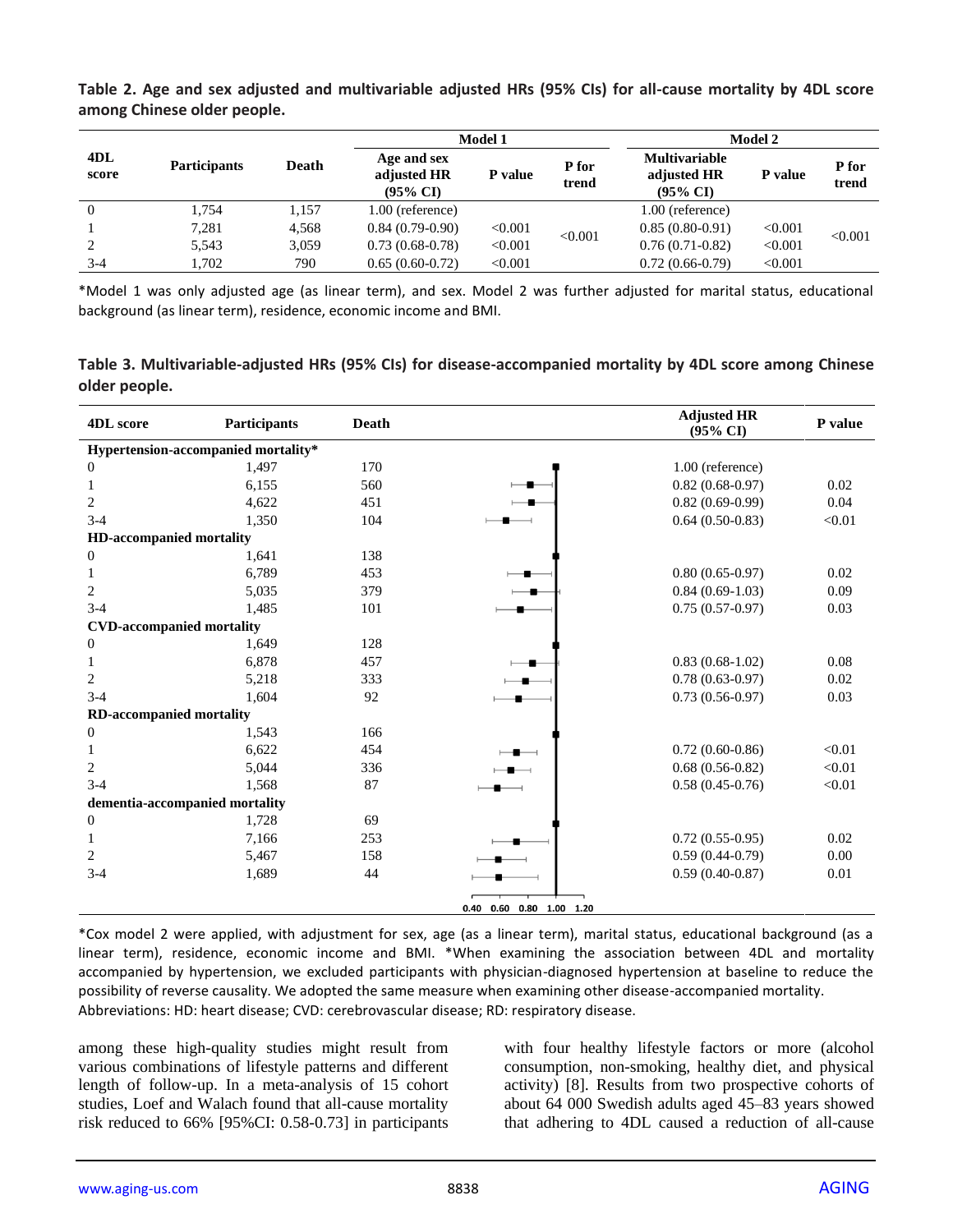

**Figure 1. Subgroup analysis between the association between 4DL and all-cause Mortality by sex.** Data are represented as hazard ratios with 95% confidential interval.



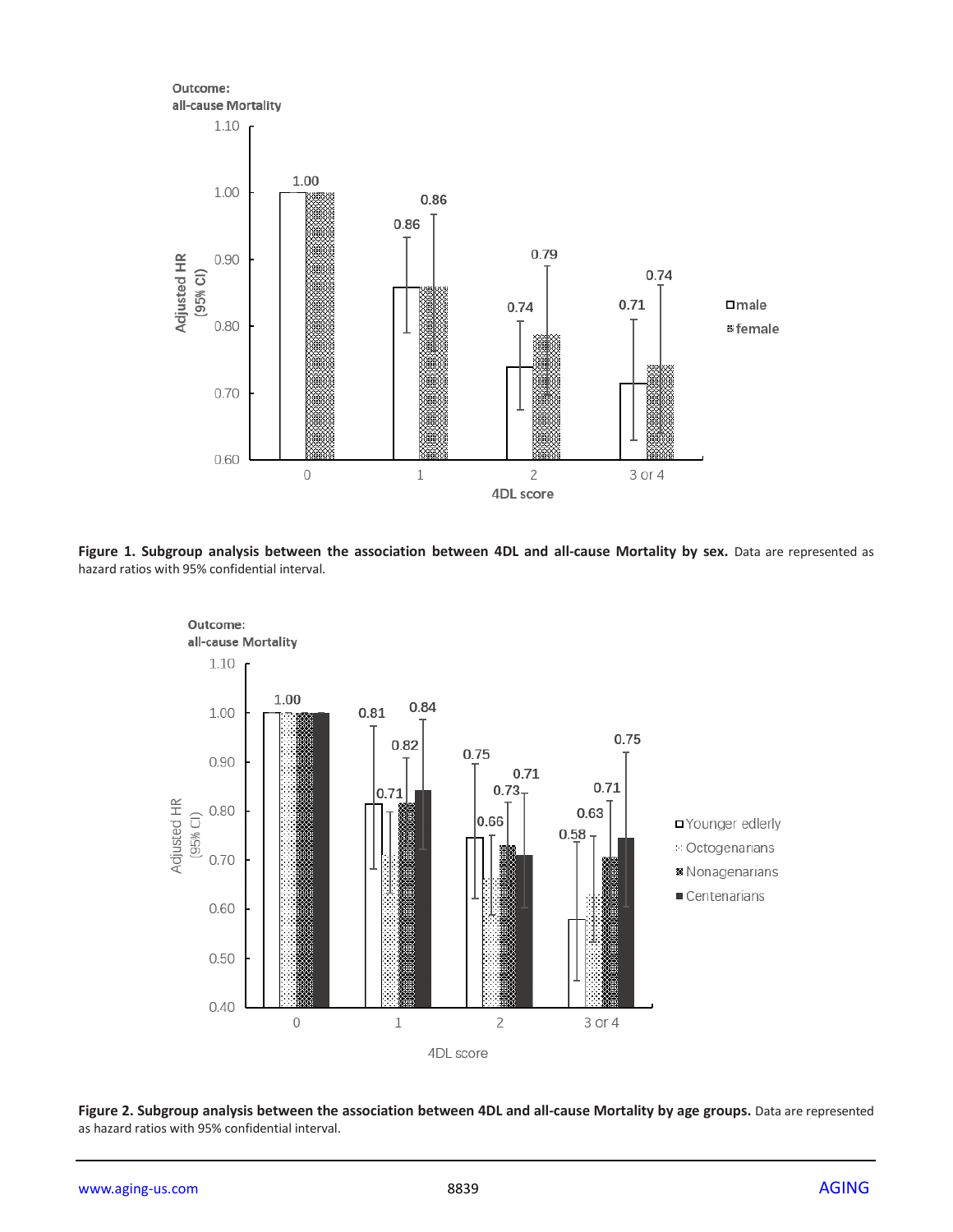mortality by between 52% to 58% compared with individuals with no or one healthy lifestyle factor [12]. Moreover, a study in the U.S. observed 37-54% reduction of all-cause mortality in group with 4 health lifestyle score compared with those with 0 [20]. Another study in Italy found that adhering to a different "4DL"(abstention from smoking; adherence to Mediterranean diet; physical activity; absence of abdominal obesity) could reduce 44%[95%CI: 0.39-0.81] of allcause mortality risk compared with those have none or one "4DL" among elderly subjects [21]. Apart from the studies aiming at European and American populations, a prospective cohort study from China found that the hazard ratio of men aged over 40 years with 0 4DL is 2.92 compared with those with four healthy lifestyles [95%CI: 2.53-3.38] [22]. While in our study, we did not observe significant gender difference and suggested 4DL is a protective factor for both genders, which was consistent with research in America, Japan and the Netherlands [8].

Compared with former studies with more than 4 lifestyle factors, our study's similar protective effects indicated that 4DL should be a scientific and sufficient pattern to evaluate lifestyles. Some researchers expanded 4DL and included BMI as the fifth lifestyle factor. In 2012, after combining the results from Asia, America and European population, Martin and Harald concluded that studies with BMI as the additional lifestyle behavior had the same results with those that adopted 4DL [8]. A study among the Chinese oldest-old (aged  $\geq 80$  years) suggested that the HR of all-cause mortality for the population in the upper tertile of 5 dimension protection score (including smoking, drinking, diet, exercise and weight) was 0.74 [95%CI: 0.70-0.77] compared with the lower tertile [5]. Other three studies including BMI or waist circumference as the fifth lifestyle factor also implied individuals accompanied with 4 to 5 healthy lifestyle factors had significantly lower all-cause mortality rate than those with 1 or less [23–25].

Several studies showed that adherence to healthy lifestyle reduced the risk of cardiovascular disease and heart disease [16, 18]. In Europeans and South Asians from the UK SABRE Study, a prospective analysis claimed that lack of adherence to four combined health behaviors was significantly related to a higher risk of incident coronary heart disease and CVD. Tsai et al. also found that the incidence of CVD decreased among adults with combined healthy lifestyle habits after conducting a meta-analysis of 22 eligible cohort studies [HR: 0.37 (0.31-0.43)] [26, 27]. Our research found the protective impact of 4DL on disease-accompanied mortality consistent with the former studies on different specific diseases. Furthermore, Zhang et al. found that combined 5-dimension healthy lifestyle factors, including waist-hip ratio, would prevent 21% colorectal cancer cases [95%CI: 0.04-0.36] [17]. In 2019, Bonaccio et al. examined the impact of healthy behaviors on cancer death. Significant protective effect among general adults was observed while the results among older population remain insignificant (n=365) [21]. A significant association was also not found between 4DL and cancer-accompanied mortality in our study, which may both due to the insufficient samples in this group (n=468). Though the former study showed that among men with type 2 diabetes, adhering to two or more healthy lifestyle factors would reduce more than 40% mortality risks compared with those adhering to one or none [28], our study has not observed significant result when examining diabetesaccompanied mortality (n=262).

Health status gap and health literacy difference could be possible mechanisms to explain the relationship between 4DL and reduced mortality risk. A Chinese randomized controlled trial found that adhering to recommended 4-dimension lifestyle behaviors (with specific quantitative index) resulted in significantly better health indicators (lower average systolic pressure, waist circumference, diastolic pressure, total cholesterol and fasting plasma glucose) at 24 months among the older population with a mean age of 70.53 years [9]. Indeed, our study discovered a lower risk of mortality accompanied by hypertension, heart disease, cerebrovascular disease, respiratory disease and dementia among a population with more healthy lifestyle factors. Better health status resulted from adhering to 4DL in the long-term follow-up could partly explain why mortality risk dropped [11, 29]. Former studies indicated interactions existed among the four factors in 4DL score. Jiang et al. concluded that diet quality could modify the association between alcohol consumption and health outcomes [30]. Another study found a significant association between adhering to smoking and inadequate physical activity in individuals older than 65 [31]. The synergy of the four factors might be explained by health literacy. Magnani et al. suggested that health literacy is associated with healthier lifestyle behaviors, which was consistent with overall findings presented before [32, 33]. The health and retirement study showed that better health literacy significantly contributed to perceived control of health among older adults [34]. With inadequate health literacy, physical health will worsen, resulting in higher mortality risk [35].

#### **Significance and limitations**

In order to react to aging challenges, the low- and middle-income countries needed to collect more data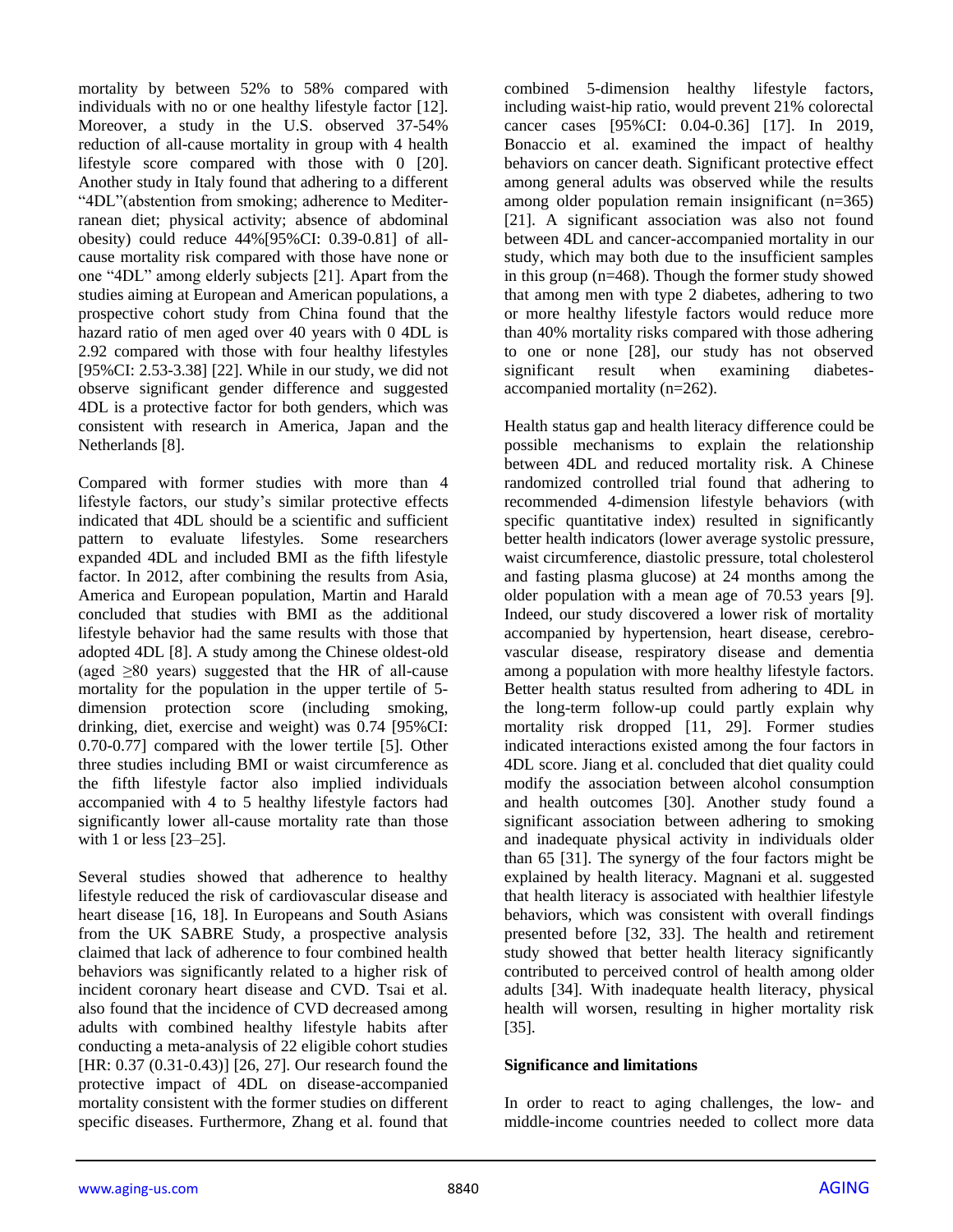and assemble solid evidence to compare with former studies in high-income countries and guide policy responses [36]. This study adds significant evidence about the protective effect of 4DL on the older population's mortality risk in China. The CLHLS data had a large sample size and a long follow-up period, which allowed us to measure many potential confounders and draw a robust conclusion. With fullscale information from the CLHLS project, we also included adjustment for multiple sociodemographic confounders and sensitivity analyses to confirm the results' robustness. Meanwhile, this study examined the risk of all-cause and disease-accompanied mortality risks influenced by 4DL among different age and sex groups, respectively. Giving the fact that the data collection among the elderly age group (>65 years old) could be quite challenging,, few studies investigated the impact of 4DL among different diseases or age groups. This study found that the mortality risk reduction caused by adhering to 3-4 4DL in the younger elderly (aged 65-79 years) was higher than those in other elder age groups, indicating maintaining 4DL at an earlier stage could reduce more mortality risk.

Nevertheless, this study also had several limitations. Firstly, when calculating the 4DL score, we found that few cases were scored at 4. Therefore, we combined the participants who had scores of 3-4 to have a stable category. Secondly, the 4DL score was calculated based on the baseline questionnaire, which did not consider possible changes during the analysis period. Thirdly, the lifestyle questionnaire was not adequate for calculating absolute levels of 4DL score. The precise physical activity level was unable to assess due to undefined difference between labor work and exercise. However, the self-reported exercise level based on participant's comparison with individuals around him/her would be acceptable for ranking participants at a group level.

# **CONCLUSIONS**

Overall, our findings showed that maintaining 4DL were associated with lower all-cause mortality and mortality risk accompanied by hypertension, heart disease, cerebrovascular disease, respiratory disease and dementia. The positive effects of 4DL on longevity should be acknowledged in China's older population, especially for younger elderly (aged 65-79 years).

# **MATERIALS AND METHODS**

#### **Study population and design**

The CLHLS project has collected the older population's full-scale information (aged>65 years) in China. The participants were selected randomly from half of the cities and counties in 22 provinces which covered 85% of the Chinese population. The CLHLS adopted a targeted random-sample design to draw an equal proportion of participants in different age and sex groups [37]. A structured questionnaire was adopted to collect the full-scale information of older population by a trained interviewer. The detailed description of the CLHLS project was discussed by former research [19]. Briefly, lifestyle information collected included food consumption frequency, smoking status, alcohol intake and physical activity level. The ethical approval of the CLHLS project was acquired from the Biomedical Ethics Committee of Peking University. All participants or their legal representatives signed written consent forms to participate in the baseline and followup survey.

In this study, we chose the fifth longitudinal wave of the CLHLS project, which included 16,954 participants enrolled in 2008 and followed up in 2011, 2014 and 2018 successively. Supplementary Figure 1 showed the exclusion process of participants. In total, this study included 16,280 participants and 27.0% were lost to follow up in 2018.

### **Healthy lifestyle score**

We adopted a modified 4DL to evaluate lifestyle factors, composed of dietary intake, smoking status, alcohol consumption and physical activity level. The 4DL score ranging from 0 to 4 points generated from the number of lifestyle recommendations that participant adhered to: (1) belonging to the low risk group of diet; (2) never smoking; (3) consuming alcohol without excessive intake; (4) regular exercises.

To assess the risk of dietary intake, we modified Mediterranean diet according to the Mediterranean diet Pyramid. It is a widely reported model of a healthy eating pattern composed of 9 components, including alcohol consumption; cereals; fresh fruits and nuts; fresh vegetables; legumes; a high ratio of monounsaturated to saturated fat; fish; dairy products and eggs; meat and meat products [38, 39]. Giving that cereals are commonly consumed in China (99.26% of the whole participants has reported consuming cereals), we did not include grains into the modified Mediterranean diet score. Moderate alcohol intake was also not included because we listed it as one of the other lifestyle factors and analyzed the effect of alcohol consumption separately. Therefore, the modified Mediterranean diet score was calculated from the remaining 7 components, and the recommended range was in Supplementary Table 3 [38]. If a person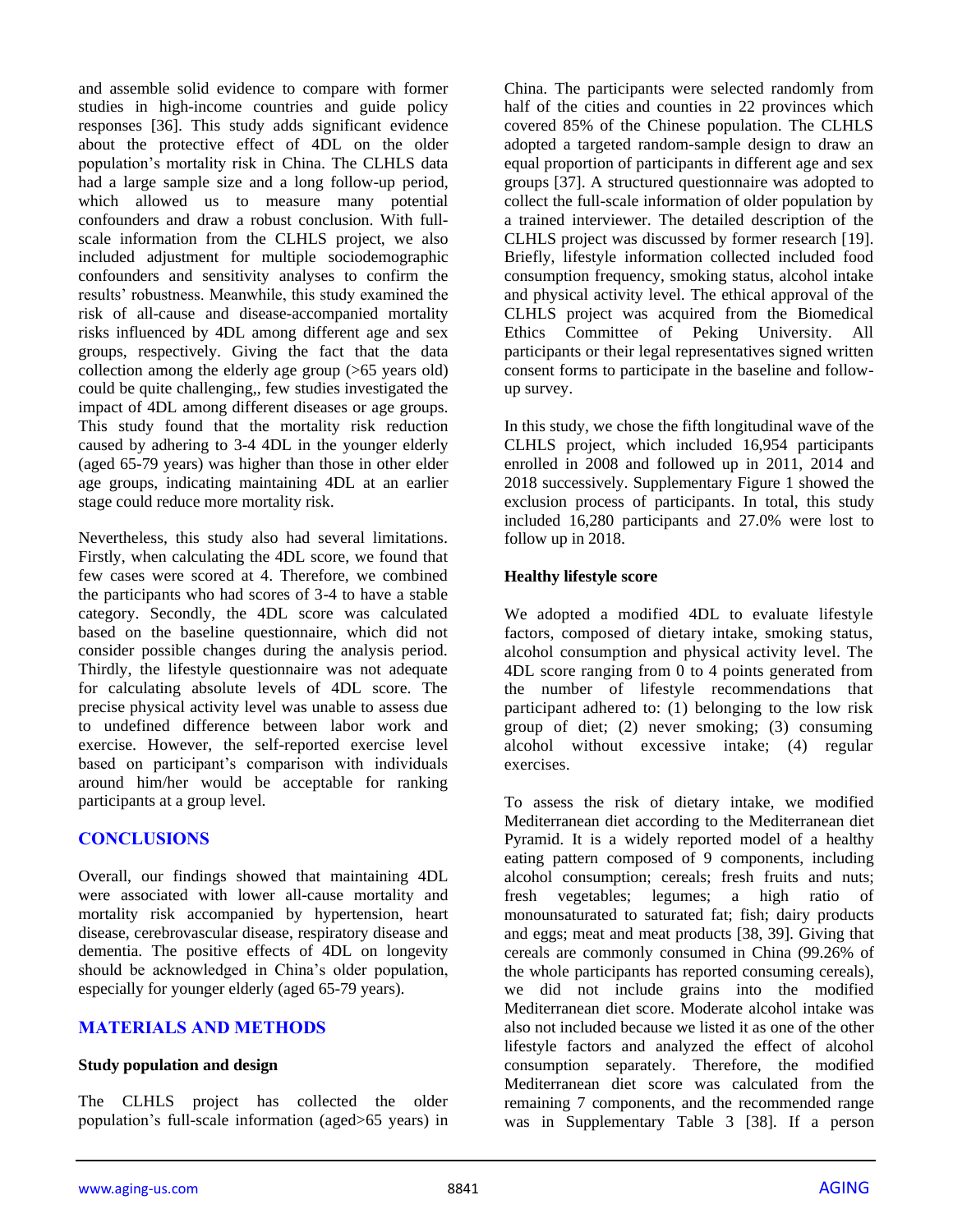consumed certain food within the recommended range, we coded this variable as 1. We sum all 7 dichotomous variables to generate diet score, and it varied from 0 to 7. Individuals were considered to be at low risk if their diet score was more than 4.

#### **Outcomes**

The outcomes were all-cause mortality and diseaseaccompanied mortality, including hypertensionaccompanied mortality, diabetes-accompanied mortality, heart disease-accompanied mortality, cerebrovascular disease-accompanied mortality, respiratory diseaseaccompanied mortality, and dementia-accompanied mortality. The accompanying disease classification was based on the 10th revision of the International Statistical Classification (ICD-10) of Diseases, Injuries, and Causes of Death.

#### **Assessment of covariates**

We classified "Marital status" as "not in marriage" (never married, widowed or divorced) and "in marriage" (currently married). "Residence" was categorised as urban (city or town residence) or rural (countryside residence). According to the question "Compared with other locals, how do you think about your economic position", "Economic income" was categorised as "high", "medium" or "low". BMI was calculated as body weight (kg) divided by squared body height  $(m^2)$ . Overall, fewer than 2% of the data were missing for any single variable, and we adopted Mean value imputation methods to correct missing data in BMI and total schooling years.

#### **Statistical analysis**

Based on the living status information, we divided the participant into three groups, including decedents (58.8%), survivors (14.2%) and participants who were lost to follow up (27.0%). The survival time for decedents was calculated according to how many years they have lived; the survival time for survivors was equal to total follow-up time; as for those who were unavailable to follow-up in 2011, 2014 or 2018, we performed censoring at 3 years, 6 years or 10 years. Cox proportional hazards models were adopted to estimate 4DL on all-cause mortality and mortality accompanied by a specific disease. We constructed two Cox models to correct the estimates for socioeconomic status: Model 1 adjusted age and sex at baseline; Model 2 additionally adjusted for marital status, educational background, residence, economic income and BMI. The results were shown in the tables and on the forest plot with estimated hazard ratios (HRs) and 95% confidential interval (95% CI).

#### **Subgroup analyses and sensitivity analyses**

Subgroup analyses of different sex and age groups were also conducted, respectively. In sex-stratified analyses, the model was adjusted for age (as a linear term), educational background (as a linear term), marital status, economic income, residence, and BMI. To minimize potential bias resulting from subclinical conditions, we performed two sensitivity analyses (SA). SA1 excluded participants whose survival outcomes occurred in the first 3 years of follow-up; SA2 additionally excluded participants with physician-diagnosed diseases, including cancer, heart disease, cerebrovascular disease, Parkinson's disease or dementia at baseline.

The criterion for statistical significance was determined via a two-sided test at a P-value  $\leq 0.05$ . We used Stata version 15.0 and SPSS version 18.0 to conduct statistical analyses.

#### **Abbreviations**

CLHLS: Chinese Longitudinal Healthy longevity Survey; 4DL: 4-dimension lifestyle pattern; HD: heart disease; CVD: cerebrovascular disease; RD: respiratory disease; ICD-10: the 10th revision of the International Statistical Classification of Diseases; BMI: body mass index; HR: hazard ratio; CI: confidence intervals; SD: standard deviation.

# **AUTHOR CONTRIBUTIONS**

GL, XZ, TH and YH conceived the study. GL, TH and YP conducted statistical analyses. All authors were involved in drafting and revision of the manuscript.

# **ACKNOWLEDGMENTS**

We acknowledge all the colleagues participating in the research and the CLHLS research team for collecting high-quality, accessible and nationally representative data.

#### **CONFLICTS OF INTEREST**

The authors declare that they have no conflicts of interest.

# **FUNDING**

This research was not funded.

#### **REFERENCES**

1. WHO. World report on ageing and health 2015, ed. Geneva: WHO Press. 2015. ISBN: 9789241565042.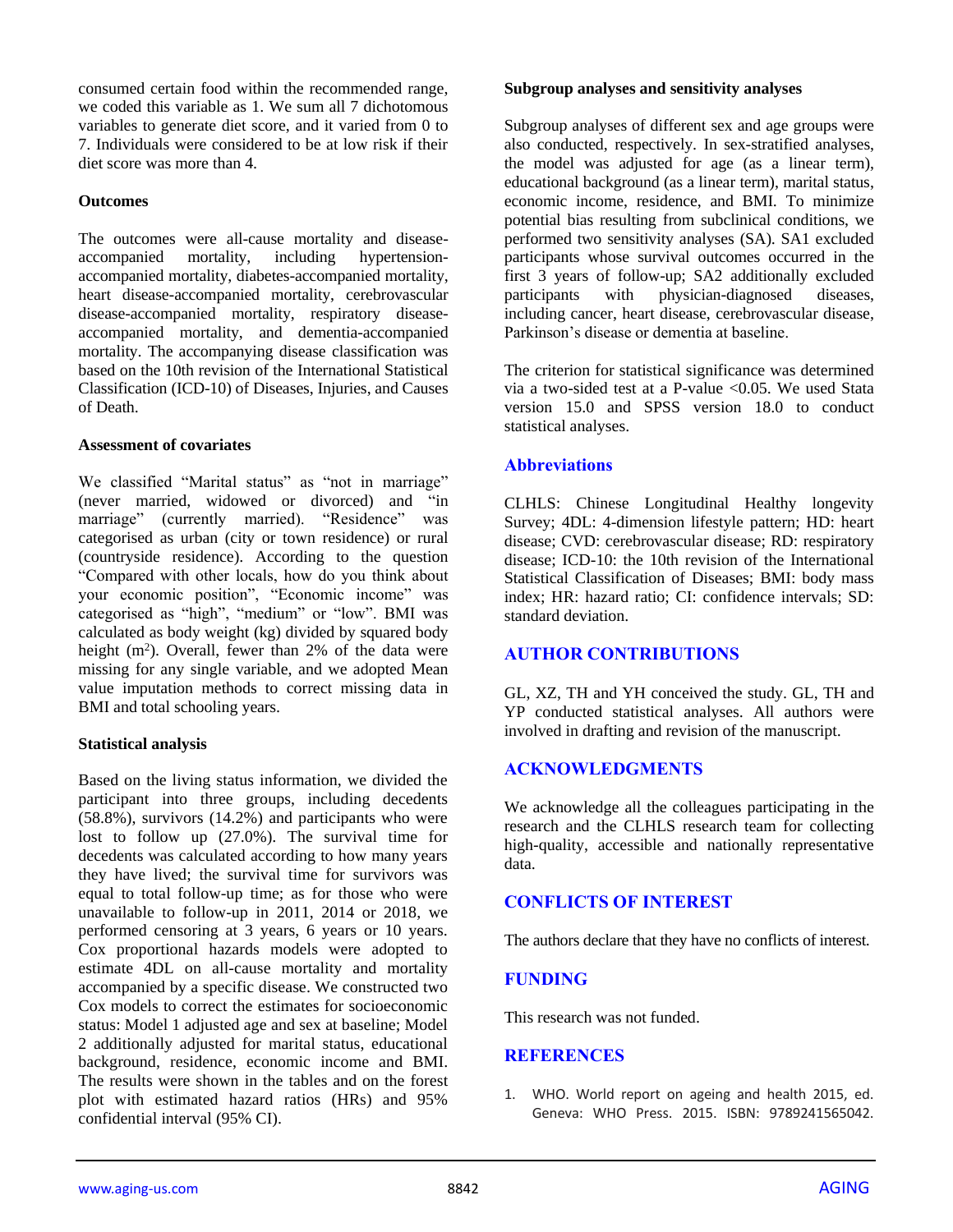<https://apps.who.int/iris/handle/10665/186463>

- 2. Gu YH, Bai JB, Chen XL, Wu WW, Liu XX, Tan XD. Healthy aging: a bibliometric analysis of the literature. Exp Gerontol. 2019; 116:93–105. <https://doi.org/10.1016/j.exger.2018.11.014> PMID[:30590123](https://pubmed.ncbi.nlm.nih.gov/30590123)
- 3. WHO. Global strategy and action plan on aging and health. Geneva: WHO Press. 2017. [https://www.who.](https://www.who.int/ageing/WHO-GSAP-2017.pdf?ua=1) [int/ageing/WHO-GSAP-2017.pdf?ua=1](https://www.who.int/ageing/WHO-GSAP-2017.pdf?ua=1)
- 4. Joseph P, Leong D, McKee M, Anand SS, Schwalm JD, Teo K, Mente A, Yusuf S. Reducing the global burden of cardiovascular disease, part 1: the epidemiology and risk factors. Circ Res. 2017; 121:677–94. <https://doi.org/10.1161/CIRCRESAHA.117.308903> PMID[:28860318](https://pubmed.ncbi.nlm.nih.gov/28860318)
- 5. Cao Z, Wang R, Cheng Y, Yang H, Li S, Sun L, Xu W, Wang Y. Adherence to a healthy lifestyle counteracts the negative effects of risk factors on all-cause mortality in the oldest-old. Aging (Albany NY). 2019; 11:7605–19.

<https://doi.org/10.18632/aging.102274> PMID[:31525731](https://pubmed.ncbi.nlm.nih.gov/31525731)

- 6. Lacombe J, Armstrong ME, Wright FL, Foster C. The impact of physical activity and an additional behavioural risk factor on cardiovascular disease, cancer and all-cause mortality: a systematic review. BMC Public Health. 2019; 19:900. <https://doi.org/10.1186/s12889-019-7030-8> PMID[:31286911](https://pubmed.ncbi.nlm.nih.gov/31286911)
- 7. Berstad P, Botteri E, Larsen IK, Løberg M, Kalager M, Holme Ø, Bretthauer M, Hoff G. Lifestyle changes at middle age and mortality: a population-based prospective cohort study. J Epidemiol Community Health. 2017; 71:59–66. <https://doi.org/10.1136/jech-2015-206760> PMID[:27312250](https://pubmed.ncbi.nlm.nih.gov/27312250)
- 8. Loef M, Walach H. The combined effects of healthy lifestyle behaviors on all cause mortality: a systematic review and meta-analysis. Prev Med. 2012; 55:163–70. <https://doi.org/10.1016/j.ypmed.2012.06.017> PMID[:22735042](https://pubmed.ncbi.nlm.nih.gov/22735042)
- 9. Zhang M, Chao J, Li D, Gu J, Chen W, Xu H, Hussain M, Wu W, Deng L, He T, Zhang R. The effect of olderperson centered and integrated health management model on multiple lifestyle behaviors: a randomized controlled trial from China. Arch Gerontol Geriatr. 2018; 79:45–51. <https://doi.org/10.1016/j.archger.2018.07.012> PMID[:30103079](https://pubmed.ncbi.nlm.nih.gov/30103079)
- 10. Pfaeffli Dale L, Whittaker R, Jiang Y, Stewart R, Rolleston A, Maddison R. Text message and internet

support for coronary heart disease self-management: results from the Text4Heart randomized controlled trial. J Med Internet Res. 2015; 17:e237. <https://doi.org/10.2196/jmir.4944> PMI[D:26490012](https://pubmed.ncbi.nlm.nih.gov/26490012)

- 11. White J, Greene G, Kivimaki M, Batty GD. Association between changes in lifestyle and all-cause mortality: the Health and Lifestyle Survey. J Epidemiol Community Health. 2018; 72:711–14. <https://doi.org/10.1136/jech-2017-210363> PMI[D:29602792](https://pubmed.ncbi.nlm.nih.gov/29602792)
- 12. Larsson SC, Kaluza J, Wolk A. Combined impact of healthy lifestyle factors on lifespan: two prospective cohorts. J Intern Med. 2017; 282:209–19. <https://doi.org/10.1111/joim.12637> PMID[:28561269](https://pubmed.ncbi.nlm.nih.gov/28561269)
- 13. Fazel-Tabar Malekshah A, Zaroudi M, Etemadi A, Islami F, Sepanlou S, Sharafkhah M, Keshtkar AA, Khademi H, Poustchi H, Hekmatdoost A, Pourshams A, Feiz Sani A, Jafari E, et al. The combined effects of healthy lifestyle behaviors on all-cause mortality: the golestan cohort study. Arch Iran Med. 2016; 19:752–61. PMI[D:27845543](https://pubmed.ncbi.nlm.nih.gov/27845543)
- 14. Shi Z, Zhang T, Byles J, Martin S, Avery JC, Taylor AW. Food habits, lifestyle factors and mortality among oldest old Chinese: the Chinese longitudinal healthy longevity survey (CLHLS). Nutrients. 2015; 7:7562–79. <https://doi.org/10.3390/nu7095353> PMID[:26371039](https://pubmed.ncbi.nlm.nih.gov/26371039)
- 15. Li H, Khor CC, Fan J, Lv J, Yu C, Guo Y, Bian Z, Yang L, Millwood IY, Walters RG, Chen Y, Yuan JM, Yang Y, et al. Genetic risk, adherence to a healthy lifestyle, and type 2 diabetes risk among 550,000 Chinese adults: results from 2 independent Asian cohorts. Am J Clin Nutr. 2020; 111:698–707. <https://doi.org/10.1093/ajcn/nqz310> PMID[:31974579](https://pubmed.ncbi.nlm.nih.gov/31974579)
- 16. Lv J, Yu C, Guo Y, Bian Z, Yang L, Chen Y, Tang X, Zhang W, Qian Y, Huang Y, Wang X, Chen J, Chen Z, et al, and China Kadoorie Biobank Collaborative Group. Adherence to healthy lifestyle and cardiovascular diseases in the Chinese population. J Am Coll Cardiol. 2017; 69:1116–25. <https://doi.org/10.1016/j.jacc.2016.11.076> PMI[D:28254173](https://pubmed.ncbi.nlm.nih.gov/28254173)
- 17. Zhang QL, Zhao LG, Li HL, Gao J, Yang G, Wang J, Zheng W, Shu XO, Xiang YB. The joint effects of major lifestyle factors on colorectal cancer risk among Chinese men: a prospective cohort study. Int J Cancer. 2018; 142:1093–101.

<https://doi.org/10.1002/ijc.31126> PMID[:29055095](https://pubmed.ncbi.nlm.nih.gov/29055095)

18. Larsson SC, Tektonidis TG, Gigante B, Åkesson A, Wolk A. Healthy lifestyle and risk of heart failure: results from 2 prospective cohort studies. Circ Heart Fail. 2016; 9:e002855.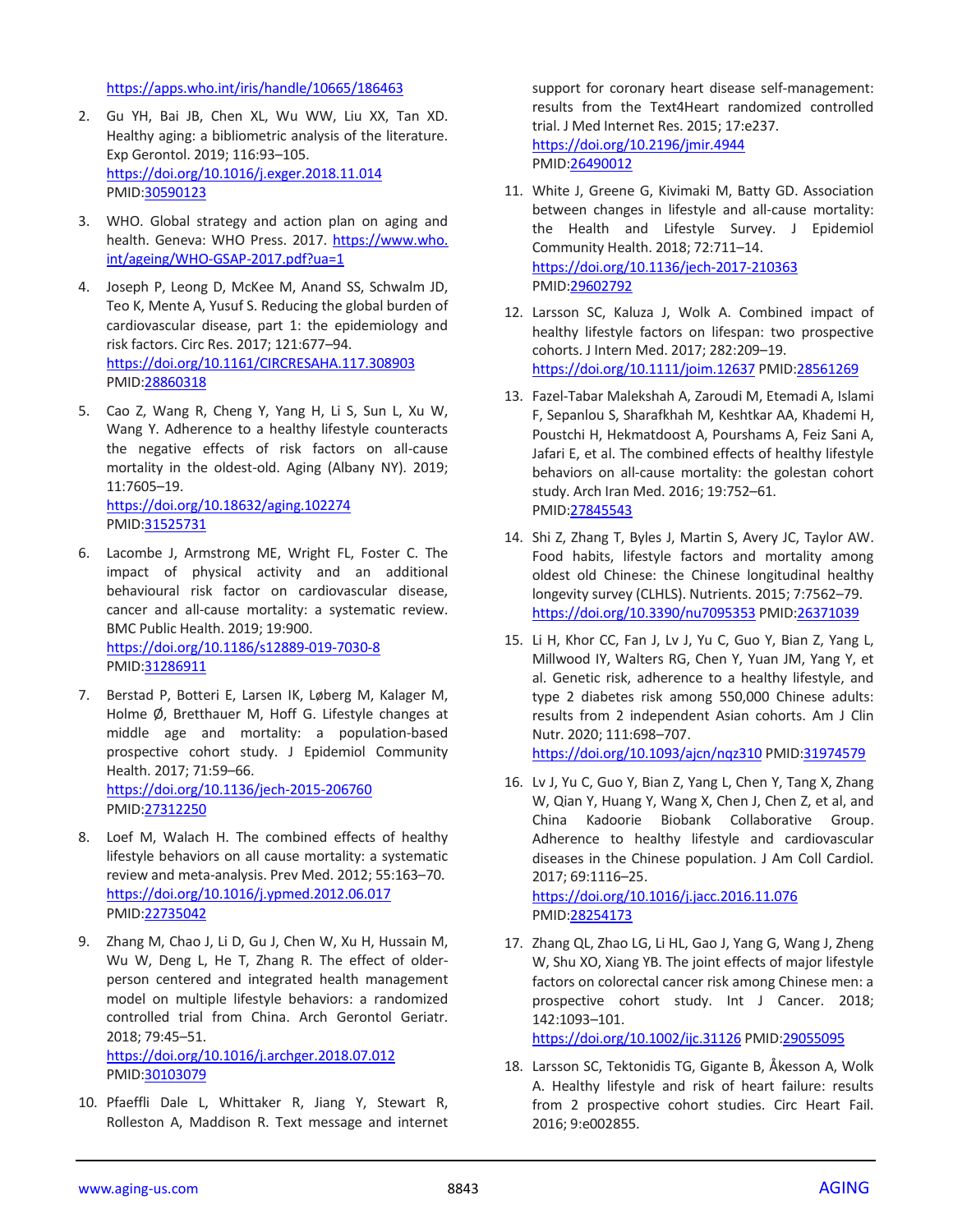[https://doi.org/10.1161/CIRCHEARTFAILURE.115.0028](https://doi.org/10.1161/CIRCHEARTFAILURE.115.002855) [55](https://doi.org/10.1161/CIRCHEARTFAILURE.115.002855) PMID[:27072861](https://pubmed.ncbi.nlm.nih.gov/27072861)

19. Zeng Y, Feng Q, Hesketh T, Christensen K, Vaupel JW. Survival, disabilities in activities of daily living, and physical and cognitive functioning among the oldest-old in China: a cohort study. Lancet. 2017; 389:1619–29. [https://doi.org/10.1016/S0140-6736\(17\)30548-2](https://doi.org/10.1016/S0140-6736(17)30548-2)

PMID[:28285816](https://pubmed.ncbi.nlm.nih.gov/28285816)

- 20. Wang K, Li Y, Liu G, Rimm E, Chan AT, Giovannucci EL, Song M. Healthy lifestyle for prevention of premature death among users and nonusers of common preventive medications: a prospective study in 2 US cohorts. J Am Heart Assoc. 2020; 9:e016692. <https://doi.org/10.1161/JAHA.119.016692> PMID[:32578485](https://pubmed.ncbi.nlm.nih.gov/32578485)
- 21. Bonaccio M, Di Castelnuovo A, Costanzo S, De Curtis A, Persichillo M, Cerletti C, Donati MB, de Gaetano G, Iacoviello L, and Moli-sani Study Investigators. Impact of combined healthy lifestyle factors on survival in an adult general population and in high-risk groups: prospective results from the Moli-sani study. J Intern Med. 2019; 286:207–20.

<https://doi.org/10.1111/joim.12907> PMID[:30993789](https://pubmed.ncbi.nlm.nih.gov/30993789)

- 22. Zhang QL, Zhao LG, Zhang W, Li HL, Gao J, Han LH, Zheng W, Shu XO, Xiang YB. Combined impact of known lifestyle factors on total and cause-specific mortality among Chinese men: a prospective cohort study. Sci Rep. 2017; 7:5293. <https://doi.org/10.1038/s41598-017-05079-5> PMID[:28706246](https://pubmed.ncbi.nlm.nih.gov/28706246)
- 23. Li Y, Pan A, Wang DD, Liu X, Dhana K, Franco OH, Kaptoge S, Di Angelantonio E, Stampfer M, Willett WC, Hu FB. Impact of healthy lifestyle factors on life expectancies in the US population. Circulation. 2018; 138:345–55.

[https://doi.org/10.1161/CIRCULATIONAHA.117.03204](https://doi.org/10.1161/CIRCULATIONAHA.117.032047) [7](https://doi.org/10.1161/CIRCULATIONAHA.117.032047) PMID[:29712712](https://pubmed.ncbi.nlm.nih.gov/29712712)

24. Hulsegge G, Looman M, Smit HA, Daviglus ML, van der Schouw YT, Verschuren WM. Lifestyle changes in young adulthood and middle age and risk of cardiovascular disease and all-cause mortality: the doetinchem cohort study. J Am Heart Assoc. 2016; 5:e002432.

<https://doi.org/10.1161/JAHA.115.002432> PMID[:26764411](https://pubmed.ncbi.nlm.nih.gov/26764411)

25. Petersen KE, Johnsen NF, Olsen A, Albieri V, Olsen LK, Dragsted LO, Overvad K, Tjønneland A, Egeberg R. The combined impact of adherence to five lifestyle factors on all-cause, cancer and cardiovascular mortality: a prospective cohort study among Danish men and women. Br J Nutr. 2015; 113:849–58. <https://doi.org/10.1017/S0007114515000070>

PMI[D:25690300](https://pubmed.ncbi.nlm.nih.gov/25690300)

- 26. Eriksen A, Tillin T, O'Connor L, Brage S, Hughes A, Mayet J, McKeigue P, Whincup P, Chaturvedi N, Forouhi NG. The impact of health behaviours on incident cardiovascular disease in Europeans and south Asians—a prospective analysis in the UK SABRE study. PLoS One. 2015; 10:e0117364. <https://doi.org/10.1371/journal.pone.0117364> PMI[D:25730129](https://pubmed.ncbi.nlm.nih.gov/25730129)
- 27. Tsai MC, Lee CC, Liu SC, Tseng PJ, Chien KL. Combined healthy lifestyle factors are more beneficial in reducing cardiovascular disease in younger adults: a metaanalysis of prospective cohort studies. Sci Rep. 2020; 10:18165.

<https://doi.org/10.1038/s41598-020-75314-z> PMI[D:33097813](https://pubmed.ncbi.nlm.nih.gov/33097813)

- 28. Patel YR, Gadiraju TV, Gaziano JM, Djoussé L. Adherence to healthy lifestyle factors and risk of death in men with diabetes mellitus: The Physicians' Health Study. Clin Nutr. 2018; 37:139–43. <https://doi.org/10.1016/j.clnu.2016.11.003> PMI[D:27866759](https://pubmed.ncbi.nlm.nih.gov/27866759)
- 29. Nie J, Wang J, Aune D, Huang W, Xiao D, Wang Y, Chen X. Association between employment status and risk of all-cause and cause-specific mortality: a populationbased prospective cohort study. J Epidemiol Community Health. 2020; 74:428–36. <https://doi.org/10.1136/jech-2019-213179> PMI[D:32086372](https://pubmed.ncbi.nlm.nih.gov/32086372/)
- 30. Jiang W, Meng X, Hou W, Wu X, Wang Y, Wang M, Chu X, Wang P, Sun C, Han T, Li Y. Impact of overall diet quality on association between alcohol consumption and risk of hypertension: evidence from two national surveys with multiple ethnics. Eur J Clin Nutr. 2021; 75:112–22.

<https://doi.org/10.1038/s41430-020-00708-1> PMI[D:32801304](https://pubmed.ncbi.nlm.nih.gov/32801304)

- 31. Swan JH, Brooks JM, Amini R, Moore AR, Turner KW. Smoking predicting physical activity in an aging America. J Nutr Health Aging. 2018; 22:476–82. <https://doi.org/10.1007/s12603-017-0967-3> PMI[D:29582886](https://pubmed.ncbi.nlm.nih.gov/29582886)
- 32. Magnani JW, Mujahid MS, Aronow HD, Cené CW, Dickson VV, Havranek E, Morgenstern LB, Paasche-Orlow MK, Pollak A, Willey JZ, and American Heart Association Council on Epidemiology and Prevention, and Council on Cardiovascular Disease in the Young, and Council on Cardiovascular and Stroke Nursing, and Council on Peripheral Vascular Disease, and Council on Quality of Care and Outcomes Research, and Stroke Council. Health literacy and cardiovascular disease: fundamental relevance to primary and secondary prevention: a scientific statement from the American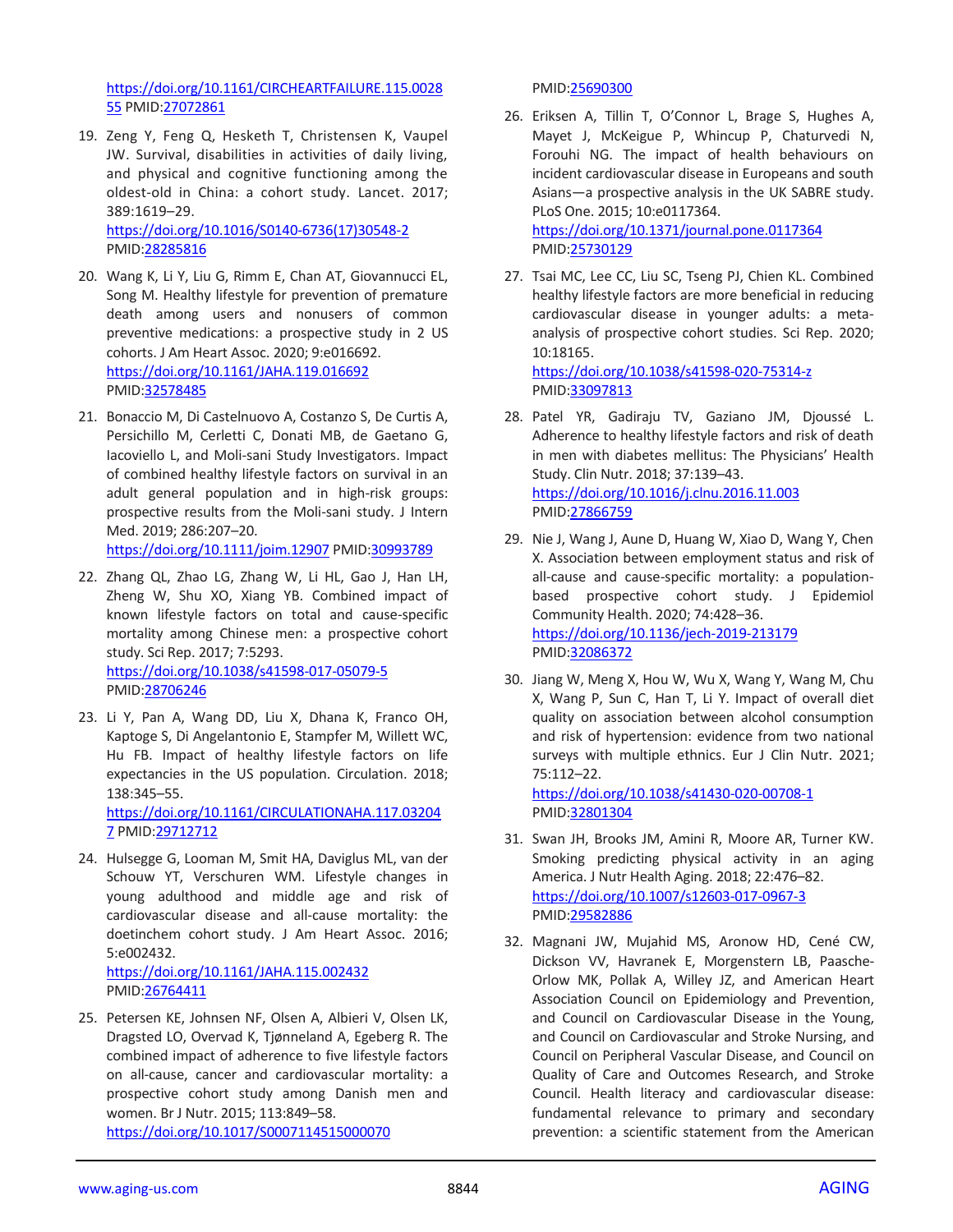heart association. Circulation. 2018; 138:e48–74. <https://doi.org/10.1161/CIR.0000000000000579> PMID[:29866648](https://pubmed.ncbi.nlm.nih.gov/29866648)

- 33. Jayasinghe UW, Harris MF, Parker SM, Litt J, van Driel M, Mazza D, Del Mar C, Lloyd J, Smith J, Zwar N, Taylor R, and Preventive Evidence into Practice (PEP) Partnership Group. The impact of health literacy and life style risk factors on health-related quality of life of Australian patients. Health Qual Life Outcomes. 2016; 14:68. <https://doi.org/10.1186/s12955-016-0471-1> PMID[:27142865](https://pubmed.ncbi.nlm.nih.gov/27142865)
- 34. Fernandez DM, Larson JL, Zikmund-Fisher BJ. Associations between health literacy and preventive health behaviors among older adults: findings from the health and retirement study. BMC Public Health. 2016; 16:596. <https://doi.org/10.1186/s12889-016-3267-7>

PMID[:27430477](https://pubmed.ncbi.nlm.nih.gov/27430477)

- 35. Serper M, Patzer RE, Curtis LM, Smith SG, O'Conor R, Baker DW, Wolf MS. Health literacy, cognitive ability, and functional health status among older adults. Health Serv Res. 2014; 49:1249–67. <https://doi.org/10.1111/1475-6773.12154> PMID[:24476068](https://pubmed.ncbi.nlm.nih.gov/24476068)
- 36. Kämpfen F, Wijemunige N, Evangelista B Jr. Aging, noncommunicable diseases, and old-age disability in

low-and middle-income countries: a challenge for global health. Int J Public Health. 2018; 63:1011–12. <https://doi.org/10.1007/s00038-018-1137-z> PMI[D:29951746](https://pubmed.ncbi.nlm.nih.gov/29951746)

- 37. Zeng Y. Chinese Longitudinal Healthy Longevity Survey (1998-2012) and Related Policy Research Review. Scientific Research on Aging. 2013; 1:65–72. <https://doi.org/10.3969/j.issn.2095-5898.2013.01.008>
- 38. Bach-Faig A, Berry EM, Lairon D, Reguant J, Trichopoulou A, Dernini S, Medina FX, Battino M, Belahsen R, Miranda G, Serra-Majem L, and Mediterranean Diet Foundation Expert Group. Mediterranean diet pyramid today. Science and cultural updates. Public Health Nutr. 2011; 14:2274–84. <https://doi.org/10.1017/S1368980011002515> PMI[D:22166184](https://pubmed.ncbi.nlm.nih.gov/22166184)
- 39. Sofi F, Cesari F, Abbate R, Gensini GF, Casini A. Adherence to Mediterranean diet and health status: meta-analysis. BMJ. 2008; 337:a1344. <https://doi.org/10.1136/bmj.a1344> PMI[D:18786971](https://pubmed.ncbi.nlm.nih.gov/18786971)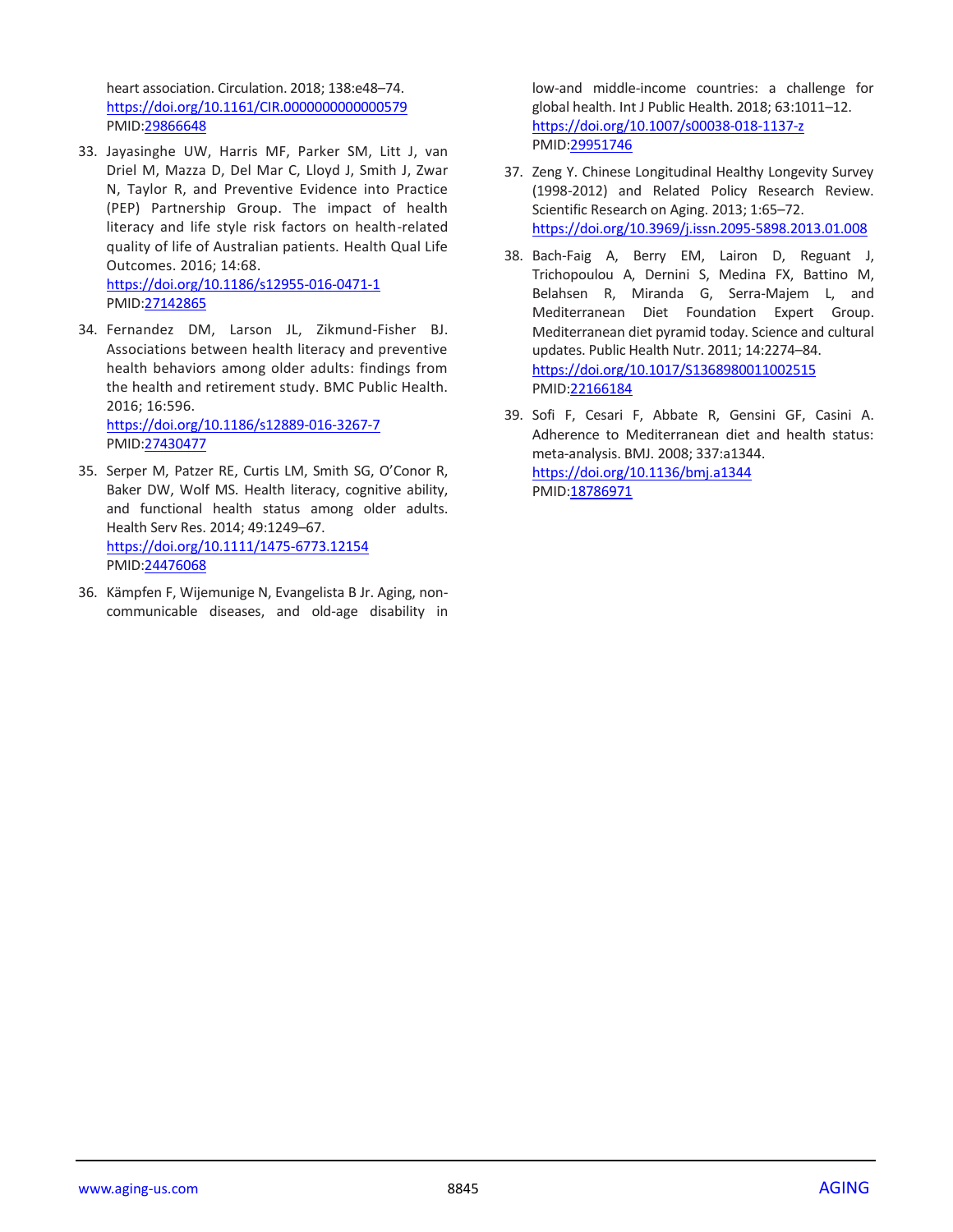# **SUPPLEMENTARY MATERIALS**

# **Supplementary Figure**



#### **Supplementary Figure 1. Study sampling flowchart.**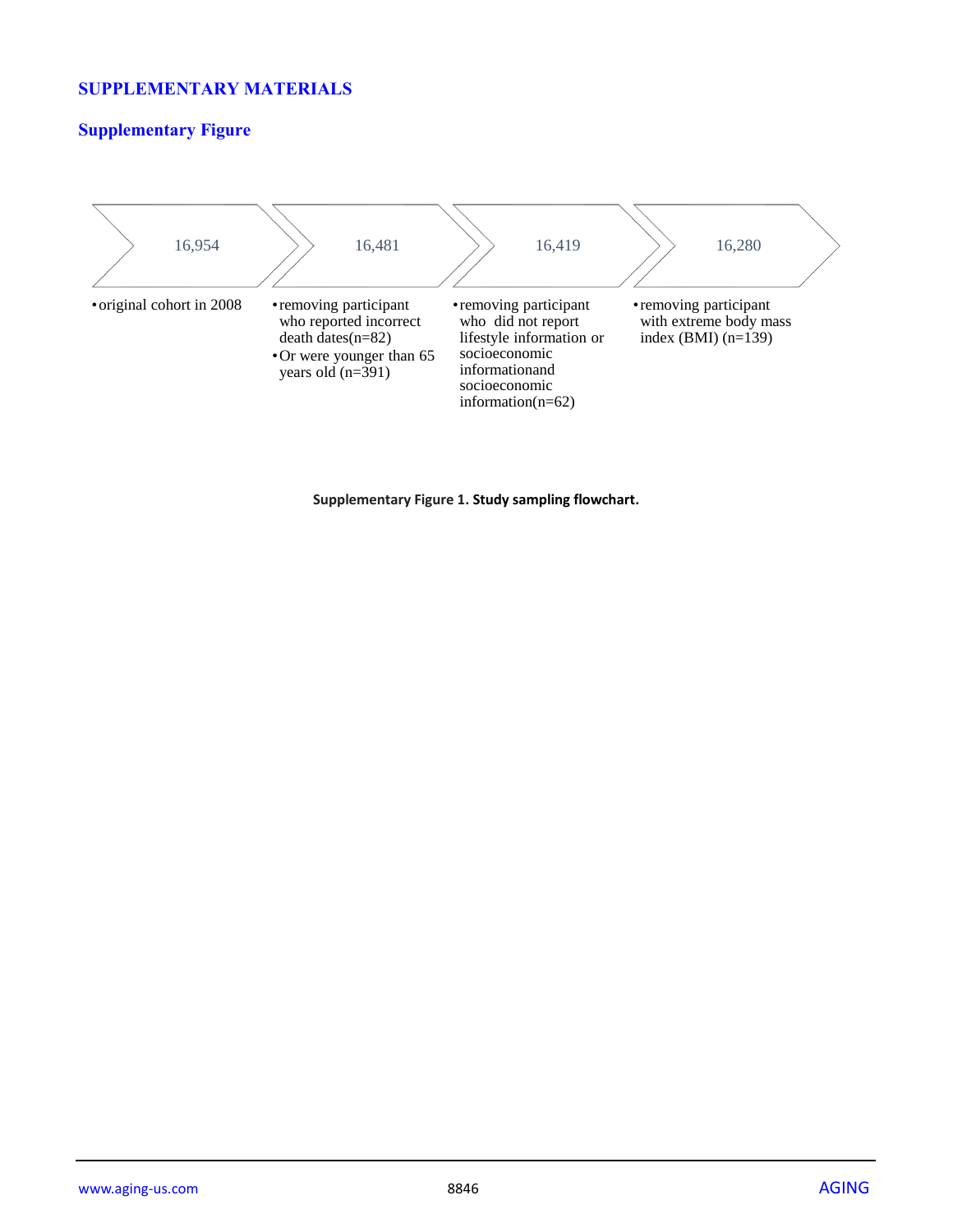# **SUPPLEMENTARY MATERIALS**

#### **Supplementary Tables**

| <b>4DL</b> score                                | Participants | Death | <b>Adjusted HR</b><br>(95% CI) | P value |  |
|-------------------------------------------------|--------------|-------|--------------------------------|---------|--|
| Diabetes-accompanied mortality                  |              |       |                                |         |  |
| $\boldsymbol{0}$                                | 1,714        | 23    | 1.00 (reference)               |         |  |
| 1                                               | 7,142        | 125   | $1.34(0.85-2.12)$              | 0.20    |  |
| $\overline{2}$                                  | 5,395        | 89    | $1.07(0.67-1.71)$              | 0.78    |  |
| $3 - 4$                                         | 1,635        | 25    | $0.84(0.47-1.50)$              | 0.56    |  |
| <b>Cancer-accompanied mortality</b>             |              |       |                                |         |  |
| $\overline{0}$                                  | 1,744        | 61    | $1.00$ (reference)             |         |  |
| 1                                               | 7,257        | 171   | $0.86(0.64-1.16)$              | 0.32    |  |
| 2                                               | 5,515        | 177   | $1.06(0.78-1.43)$              | 0.72    |  |
| $3-4$                                           | 1,691        | 59    | $1.04(0.72-1.51)$              | 0.83    |  |
| Gastric or duodenal ulcer-accompanied mortality |              |       |                                |         |  |
| $\boldsymbol{0}$                                | 1,669        | 30    |                                |         |  |
| 1                                               | 6,985        | 101   | $0.73(0.48-1.11)$              | 0.14    |  |
| 2                                               | 5,296        | 88    | $0.88(0.58-1.35)$              | 0.57    |  |
| $3-4$                                           | 1,623        | 21    | $0.79(0.45-1.40)$              | 0.43    |  |
| Parkinson's disease-accompanied mortality       |              |       |                                |         |  |
| $\mathbf{0}$                                    | 1,746        | 10    |                                |         |  |
| 1                                               | 7,251        | 38    | $1.01(0.49-2.06)$              | 0.98    |  |
| $\overline{2}$                                  | 5,523        | 23    | $0.79(0.37-1.69)$              | 0.55    |  |
| $3 - 4$                                         | 1,697        | 10    | $1.20(0.49-2.95)$              | 0.69    |  |

**Supplementary Table 1. Multivariable-adjusted HRs (95% CIs) for disease-accompanied mortality by 4DL score among Chinese older people.**

\*Cox model 2 were applied, with adjustment for sex, age (as a linear term), marital status, educational background (as a linear term), residence, economic income and BMI. \*When examining the association between 4DL and mortality accompanied by diabetes, we excluded participants with physician-diagnosed diabetes at baseline to reduce the possibility of reverse causality. We adopted the same measure when examining other disease-accompanied mortality.